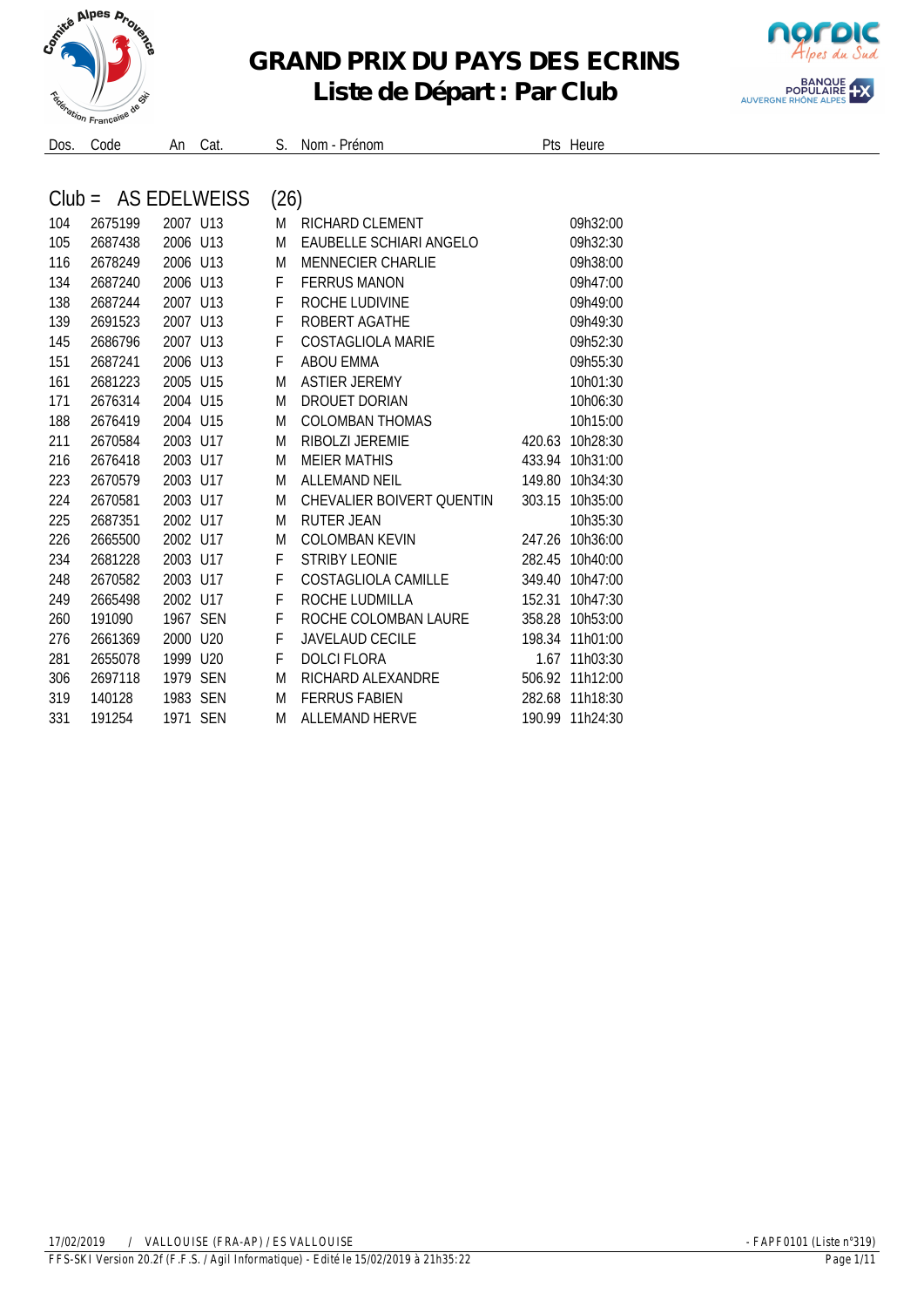| Dos. Code |  | An Cat. |  |  | S. Nom - Prénom |
|-----------|--|---------|--|--|-----------------|
|-----------|--|---------|--|--|-----------------|

Pts Heure

|  | $Club = CS LA FECLAZ (1)$ |                   |  |                 |  |
|--|---------------------------|-------------------|--|-----------------|--|
|  | 334 2614437 1969 SEN      | M BURBAN YVONNICK |  | 159.88 11h26:00 |  |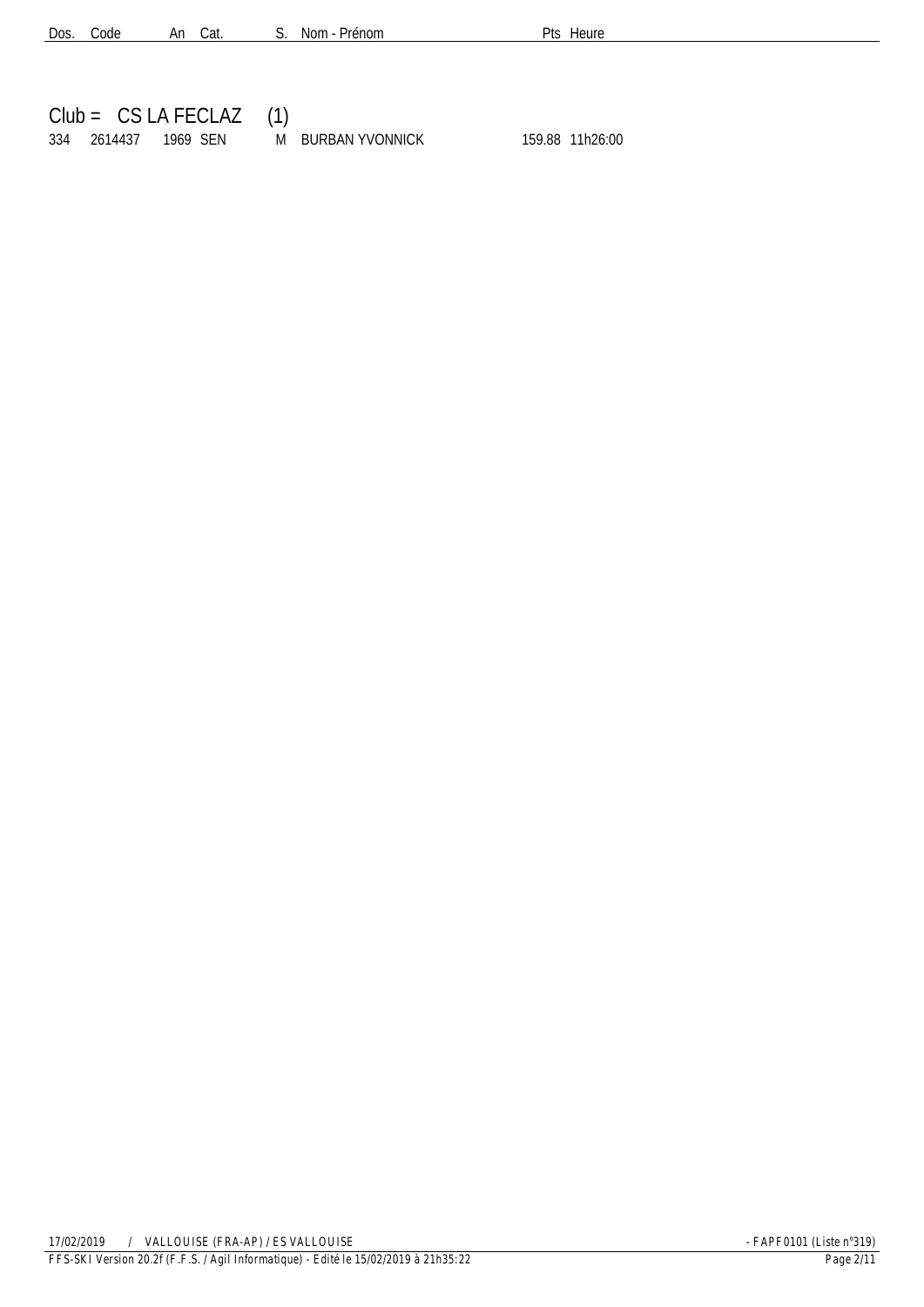| Dos. Code |  | An Cat. |  |
|-----------|--|---------|--|
|           |  |         |  |

| S. | Nom - Prénon |
|----|--------------|
|    |              |

| $Club =$ |         | <b>ES VALLOUISE</b> | (24) |                            |        |          |
|----------|---------|---------------------|------|----------------------------|--------|----------|
| 107      | 2679311 | 2006 U13            | M    | RIVIERE MANOLO             |        | 09h33:30 |
| 123      | 2688417 | 2006 U13            | M    | <b>CELSE TIMEO</b>         |        | 09h41:30 |
| 136      | 2688422 | 2006 U13            | F    | <b>OLIVERO ELSY</b>        |        | 09h48:00 |
| 140      | 2688420 | 2006 U13            | F    | <b>GRANET COLINE</b>       |        | 09h50:00 |
| 169      | 2688419 | 2004 U15            | M    | <b>FIGUIER ANTOINE</b>     |        | 10h05:30 |
| 175      | 2677531 | 2004 U15            | M    | <b>RAULIN TIMOTHE</b>      |        | 10h08:30 |
| 178      | 2682819 | 2005 U15            | M    | <b>GIRAUD BRICE</b>        |        | 10h10:00 |
| 190      | 2671606 | 2004 U15            | F    | <b>BASSA INA</b>           |        | 10h16:00 |
| 196      | 2677818 | 2004 U15            | F    | <b>VIANO BELLANDINE</b>    |        | 10h19:00 |
| 201      | 2682675 | 2005 U15            | F    | <b>BUISSON ROMANE</b>      |        | 10h21:30 |
| 230      | 2667027 | 2002 U17            | M    | <b>GROS MAXIME</b>         | 120.21 | 10h38:00 |
| 236      | 2667022 | 2002 U17            | F    | <b>BAPTISTE LOUNA</b>      | 318.36 | 10h41:00 |
| 255      | 2135006 | 1983 SEN            | F    | <b>GENTA MARION</b>        | 484.91 | 10h50:30 |
| 256      | 2695700 | 1980 SEN            | F    | PRUD'HOMME ALICE           | 473.97 | 10h51:00 |
| 265      | 2632765 | 1974 SEN            | F    | <b>BAUDINO MURIEL</b>      | 296.09 | 10h55:30 |
| 268      | 2655659 | 2000 U20            | F    | <b>CLERET DE LANGAVANT</b> | 262.25 | 10h57:00 |
| 280      | 2625963 | 1995 SEN            | F    | PIRON SILENE               | 126.69 | 11h03:00 |
| 301      | 2696562 | 1988 SEN            | M    | <b>COLIN ALEXIS</b>        |        | 11h09:30 |
| 308      | 2698120 | 1987 SEN            | M    | <b>SNICK JEROEN</b>        | 486.38 | 11h13:00 |
| 315      | 2639004 | 2000 U20            | M    | <b>TRIBOULET GAEL</b>      | 323.51 | 11h16:30 |
| 321      | 2189528 | 1991 SEN            | M    | <b>BORTOLUSSI MARC</b>     | 256.83 | 11h19:30 |
| 330      | 2655888 | 2001 U20            | M    | <b>BUISSON NINO</b>        | 192.23 | 11h24:00 |
| 333      | 2289256 | 1994 SEN            | M    | <b>DUPONT FRANCOIS</b>     | 172.47 | 11h25:30 |
| 342      | 2655656 | 2000 U20            | M    | <b>JOUANNON NATHAN</b>     | 58.51  | 11h30:00 |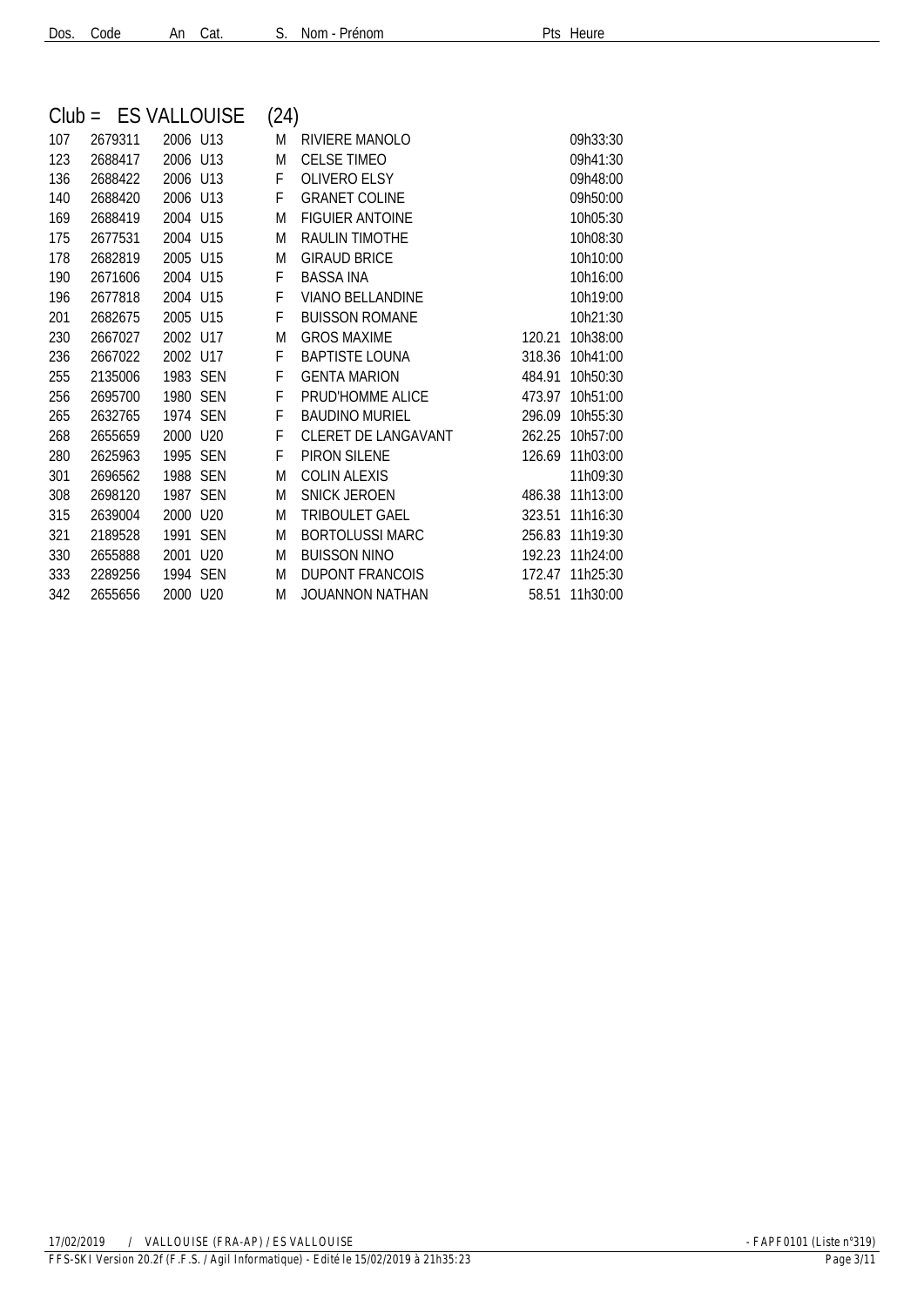| $Club =$ | GAP-BAYARD |          | (33) |                               |        |                 |
|----------|------------|----------|------|-------------------------------|--------|-----------------|
| 103      | 2685406    | 2006 U13 | M    | <b>CLARET SIMON</b>           |        | 09h31:30        |
| 125      | 2691770    | 2007 U13 | M    | ABDULHAK FLORIN               |        | 09h42:30        |
| 133      | 2697005    | 2006 U13 | F    | AIT ARKOUB TRIPON MAINA       |        | 09h46:30        |
| 148      | 2695021    | 2007 U13 | F    | <b>GROLEAU MARYLOU</b>        |        | 09h54:00        |
| 153      | 2691647    | 2007 U13 | F    | <b>BESSOLES CLELIA</b>        |        | 09h56:30        |
| 165      | 2681486    | 2005 U15 | M    | <b>FRIONNET MATHIEU</b>       |        | 10h03:30        |
| 192      | 2690974    | 2004 U15 | F    | <b>LADA CLEMENCE</b>          |        | 10h17:00        |
| 194      | 2681489    | 2005 U15 | F    | <b>DUPONT LEFEBVRE JEANNE</b> |        | 10h18:00        |
| 198      | 2691656    | 2004 U15 | F    | <b>MERY VALENTINE</b>         |        | 10h20:00        |
| 207      | 2683353    | 2005 U15 | F    | RUCINSKI NATACHA              |        | 10h24:30        |
| 218      | 2670362    | 2003 U17 | M    | <b>DELMAS BENJAMIN</b>        | 331.05 | 10h32:00        |
| 219      | 2658773    | 2003 U17 | M    | MARSEILLE NATHAN              | 174.73 | 10h32:30        |
| 221      | 2667105    | 2002 U17 | M    | <b>GONNON LOUIS</b>           |        | 135.39 10h33:30 |
| 227      | 2691735    | 2002 U17 | M    | <b>DIEUZY VICTOR</b>          | 306.01 | 10h36:30        |
| 228      | 2675536    | 2002 U17 | M    | <b>DELABELLE JULES</b>        |        | 208.18 10h37:00 |
| 258      | 2167896    | 1953 SEN | F    | <b>LAGARDE ODILE</b>          |        | 399.56 10h52:00 |
| 263      | 2618100    | 1993 SEN | F    | <b>LAGARDE STEFFI</b>         |        | 319.96 10h54:30 |
| 264      | 2658559    | 1999 U20 | F    | <b>BOREL COLINE</b>           |        | 314.65 10h55:00 |
| 269      | 2156110    | 1985 SEN | F    | <b>CHAIX EMILIE</b>           |        | 261.94 10h57:30 |
| 275      | 2639197    | 1997 SEN | F    | <b>CHABRE MANON</b>           |        | 199.26 11h00:30 |
| 278      | 2656145    | 1999 U20 | F.   | CHAUVIN CHLOE                 |        | 182.96 11h02:00 |
| 302      | 1100007    | 1978 SEN | M    | <b>SERRA NICOLAS</b>          |        | 11h10:00        |
| 304      | 2637675    | 1958 SEN | M    | <b>CHABRE DANIEL</b>          |        | 550.00 11h11:00 |
| 305      | 2686265    | 1977 SEN | M    | ABDULHAK SYLVAIN              |        | 544.69 11h11:30 |
| 309      | 2696970    | 1993 SEN | M    | <b>VINCENT CHAIX SAMUEL</b>   | 461.81 | 11h13:30        |
| 318      | 2664051    | 2001 U20 | M    | <b>ALLEMAND YANNIS</b>        | 291.55 | 11h18:00        |
| 320      | 2655177    | 1971 SEN | M    | MARQUET CHRISTOPHE            |        | 279.62 11h19:00 |
| 323      | 2656147    | 1999 U20 | M    | <b>OLANDA DORIAN</b>          |        | 247.52 11h20:30 |
| 324      | 2678830    | 2001 U20 | M    | <b>MAHILLON TOM</b>           |        | 247.38 11h21:00 |
| 337      | 2652265    | 1999 U20 | M    | <b>MAHILLON ROBIN</b>         | 125.93 | 11h27:30        |
| 340      | 2133409    | 1987 SEN | M    | <b>FAIVRE BENJAMIN</b>        |        | 68.09 11h29:00  |
| 343      | 2223076    | 1984 SEN | M    | MILLEREAU JEREMIE             |        | 41.53 11h30:30  |
| 344      | 2663579    | 2000 U20 | M    | <b>MONTEIRO OLIVIER</b>       |        | 33.16 11h31:00  |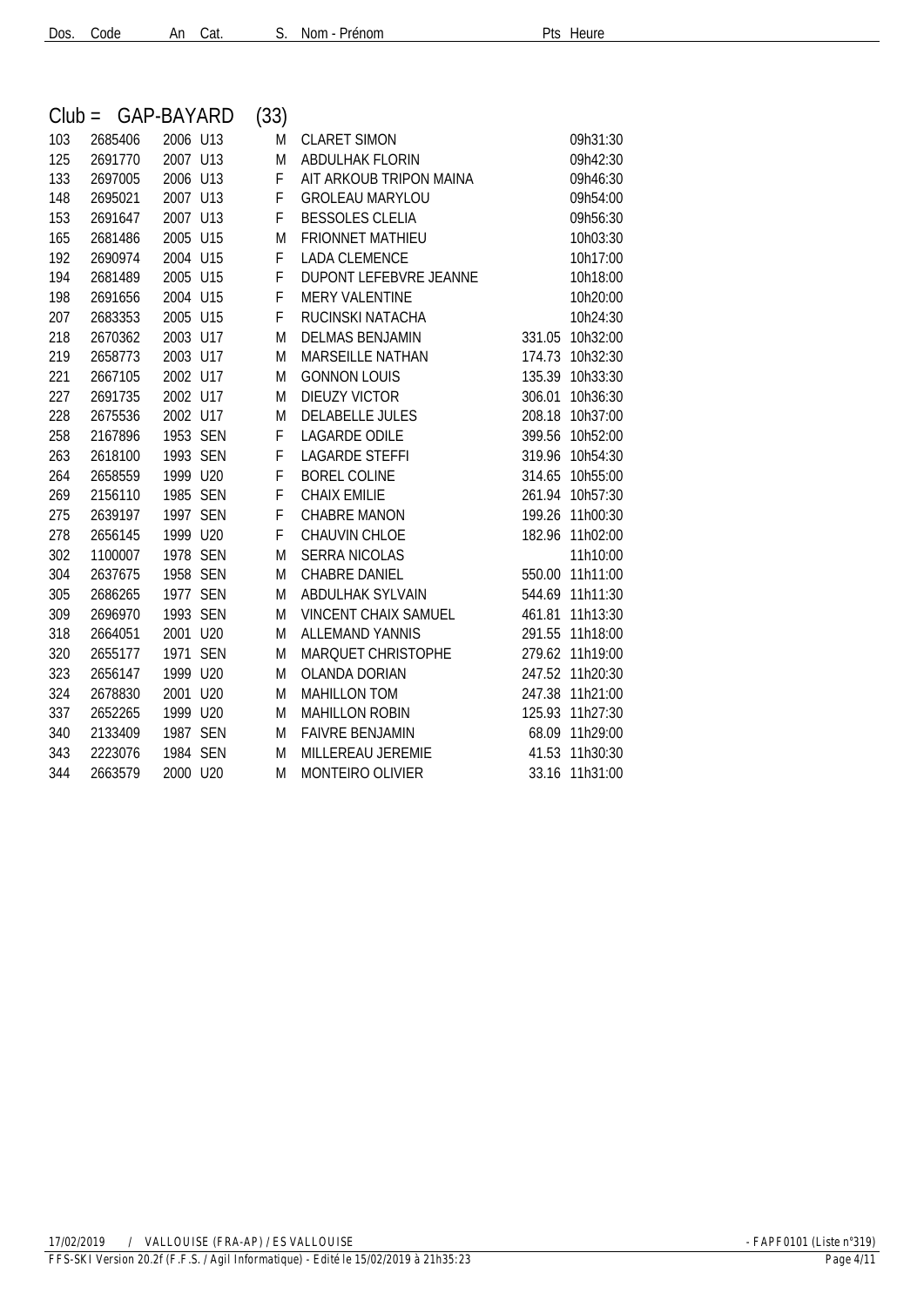| Dos. Code |  | An Cat. |  |  | S. Nom - Prénom |
|-----------|--|---------|--|--|-----------------|
|-----------|--|---------|--|--|-----------------|

|     |         | $Club = LES TROLLS$  | (11) |                            |                 |
|-----|---------|----------------------|------|----------------------------|-----------------|
| 109 | 2697382 | 2007 U13             | M    | CURT ESTEFAN               | 09h34:30        |
| 117 | 2684257 | 2007 U13             | M    | ANDRILLON GASPARD          | 09h38:30        |
| 120 | 2692669 | 2007 U13             | M    | JOUANNEAU THELLIER TITOUAN | 09h40:00        |
| 164 | 2683413 | 2005 U15             | M    | PIRAT MATHIAS              | 10h03:00        |
| 167 | 2687894 | 2005 U15             | M    | NIFENECKER IOURI           | 10h04:30        |
| 184 | 2673533 | 2004 U15             | M    | TUILLIERE ANDEOL           | 10h13:00        |
| 202 | 2650912 | 2004 U15             | F.   | FOURNIER ROSEC MARGAUX     | 10h22:00        |
| 208 | 2683414 | 2005 U15             | F.   | VASSEL LOU ANN             | 10h25:00        |
| 245 | 2674192 | 2003 U17             | F.   | <b>OUAY HEIDY</b>          | 10h45:30        |
| 279 | 2656588 | 2001 U <sub>20</sub> | F.   | BARTHELEMY MAEVA           | 132.82 11h02:30 |
| 322 | 2662808 | 2001 U <sub>20</sub> | M    | LEMARIE NOAH               | 247.71 11h20:00 |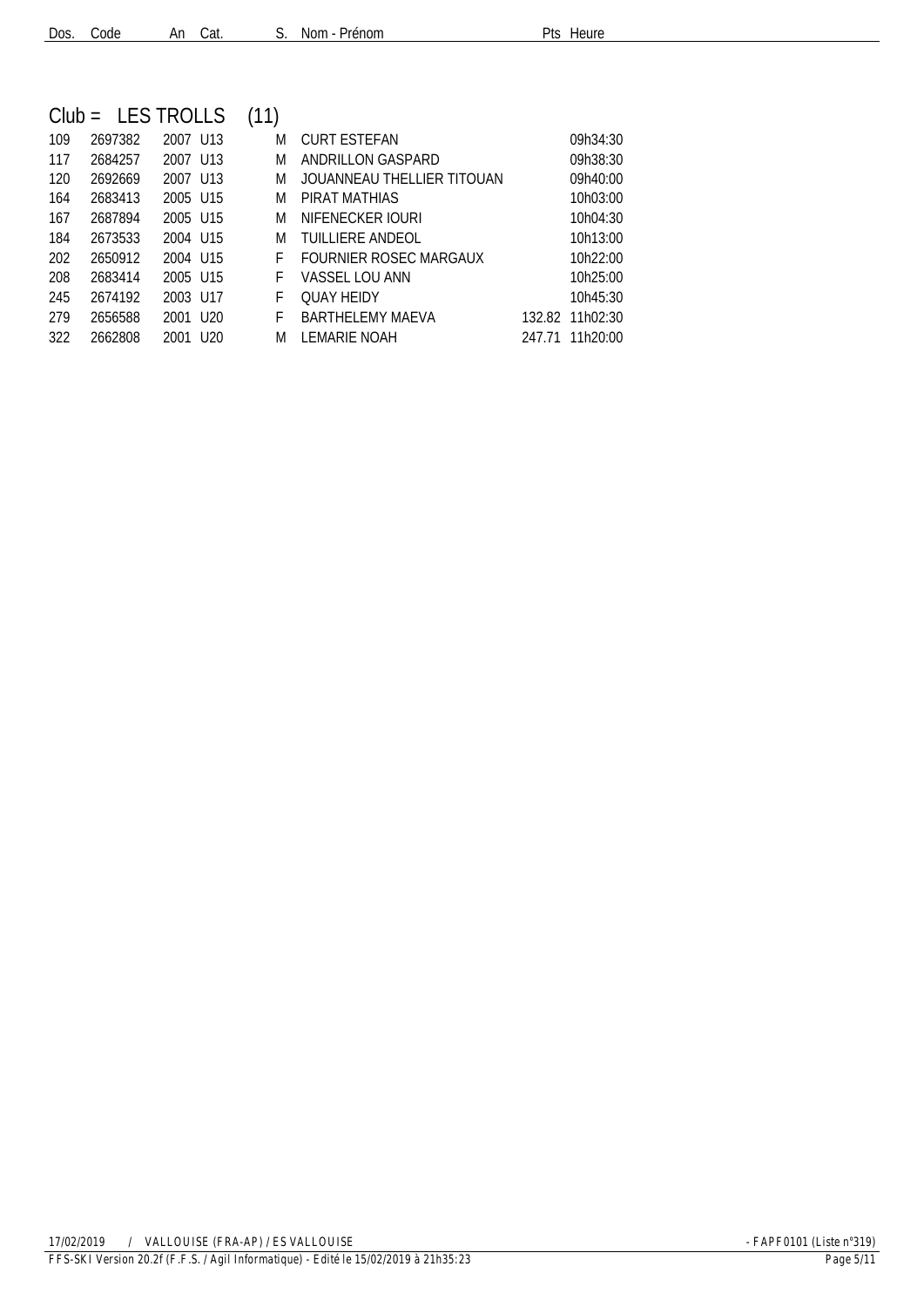| Dos. Code | An Cat. |  |
|-----------|---------|--|
|           |         |  |

|     | $Club = MTGVE V.CLAR$ |          | (31) |                            |        |                |
|-----|-----------------------|----------|------|----------------------------|--------|----------------|
| 110 | 2687638               | 2006 U13 | M    | <b>BENE VICTOR</b>         |        | 09h35:00       |
| 118 | 2687635               | 2006 U13 | M    | <b>ARNAUD NOE</b>          |        | 09h39:00       |
| 129 | 2678751               | 2007 U13 | M    | POINSONNET MAHE            |        | 09h44:30       |
| 132 | 2692105               | 2007 U13 | F    | PRIGENT JULIANE            |        | 09h46:00       |
| 162 | 2676581               | 2004 U15 | M    | ROUX MATTEO                |        | 10h02:00       |
| 163 | 2674944               | 2005 U15 | M    | POINSONNET PABLO           |        | 10h02:30       |
| 168 | 2676582               | 2004 U15 | M    | <b>SARRON SWAN</b>         |        | 10h05:00       |
| 172 | 2665736               | 2005 U15 | M    | <b>SANSONNE NINO</b>       |        | 10h07:00       |
| 181 | 2695848               | 2004 U15 | M    | EL FAZANI SOFIANE          |        | 10h11:30       |
| 200 | 2681766               | 2005 U15 | F    | <b>DUPORT ANAELLE</b>      |        | 10h21:00       |
| 212 | 2667036               | 2002 U17 | M    | <b>BERAUD ANTONIN</b>      | 376.78 | 10h29:00       |
| 215 | 2670583               | 2003 U17 | M    | <b>QUERE ZIAN</b>          | 232.20 | 10h30:30       |
| 220 | 2670999               | 2003 U17 | M    | <b>BERNAUDON MATHIS</b>    | 161.66 | 10h33:00       |
| 229 | 2667037               | 2002 U17 | M    | <b>BORDET COLIN</b>        | 142.26 | 10h37:30       |
| 232 | 2676576               | 2003 U17 | M    | PIERS SVEN                 |        | 10h39:00       |
| 238 | 2667038               | 2002 U17 | F    | <b>GONON CHARLINE</b>      | 305.53 | 10h42:00       |
| 243 | 2671004               | 2003 U17 | F    | PROCHET ALICE              | 230.91 | 10h44:30       |
| 244 | 2667043               | 2002 U17 | F    | PARFAIT LUCIE              |        | 10h45:00       |
| 246 | 2671003               | 2003 U17 | F    | <b>MEYER NIMA</b>          |        | 10h46:00       |
| 257 | 2682696               | 1978 SEN | F    | POINSONNET STEPHANIE       | 459.19 | 10h51:30       |
| 261 | 2680145               | 1976 SEN | F    | <b>MEYER MIRIAM</b>        | 351.60 | 10h53:30       |
| 262 | 2669230               | 1970 SEN | F    | PROCHET CHRISTINE          | 320.71 | 10h54:00       |
| 267 | 2680628               | 1971 SEN | F    | <b>BELLIVIER SANDRINE</b>  | 267.81 | 10h56:30       |
| 273 | 2650162               | 2001 U20 | F    | PLEINDOUX LOUISON          | 236.13 | 10h59:30       |
| 274 | 2662677               | 1974 SEN | F    | QUERE FROITZHEIM EGLANTINE | 232.55 | 11h00:00       |
| 310 | 2663627               | 1973 SEN | M    | ARNAUD LUDOVIC             | 425.18 | 11h14:00       |
| 313 | 2698521               | 1975 SEN | M    | <b>CHARLES GUILLAUME</b>   | 330.87 | 11h15:30       |
| 314 | 2699550               | 1973 SEN | M    | <b>DUPORT FLORENT</b>      | 328.00 | 11h16:00       |
| 325 | 2661539               | 2001 U20 | M    | <b>BERNAUDON QUENTIN</b>   | 244.83 | 11h21:30       |
| 339 | 2661676               | 2001 U20 | M    | <b>SERRA ELIOT</b>         | 75.51  | 11h28:30       |
| 341 | 2659089               | 2001 U20 | M    | <b>MONNET THEO</b>         |        | 61.59 11h29:30 |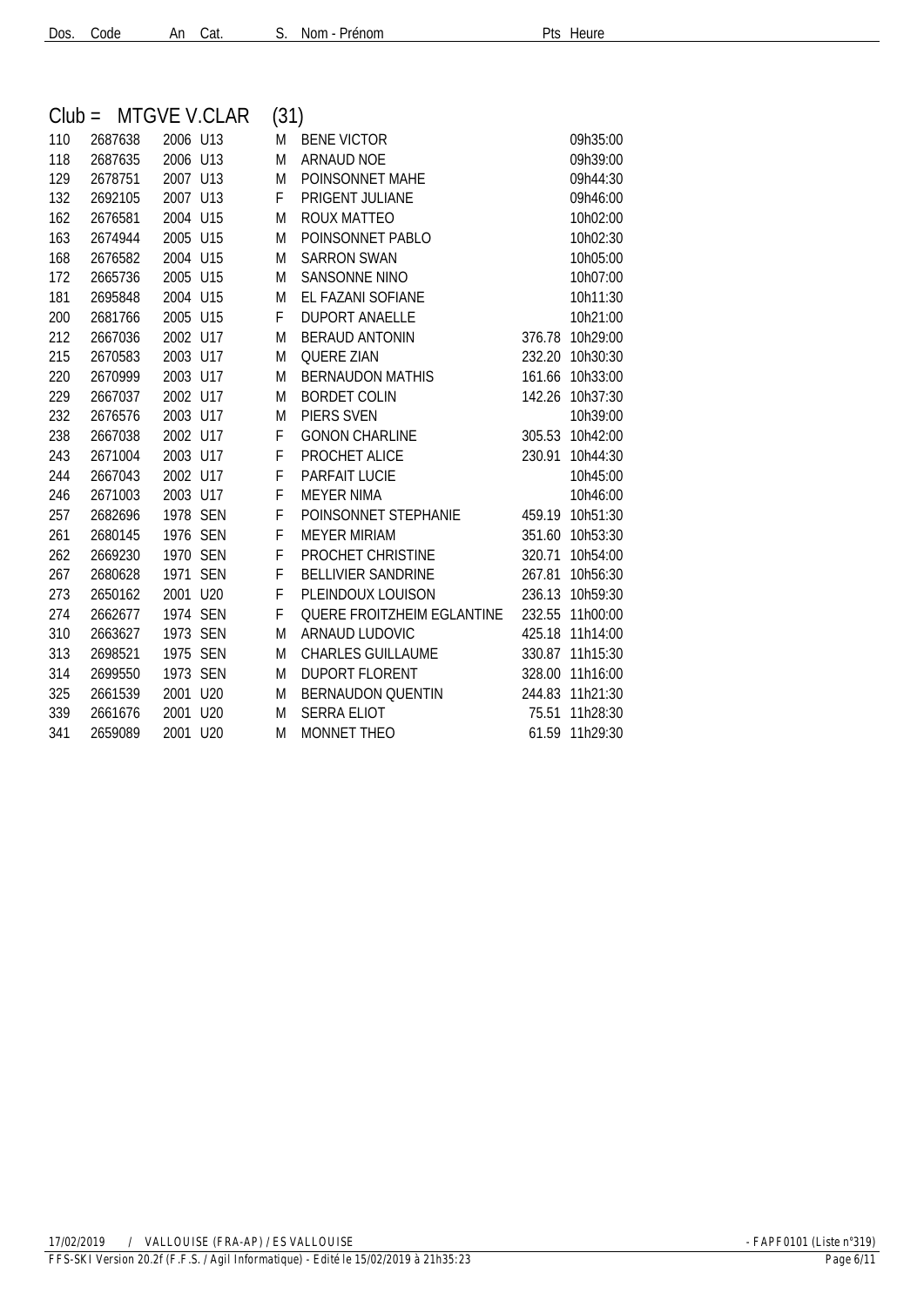| $Club =$ |         |          | <b>ORRES EMBRUN</b> |           | (35)                    |        |                 |
|----------|---------|----------|---------------------|-----------|-------------------------|--------|-----------------|
| 102      | 2691486 | 2007 U13 |                     | M         | <b>CASSIA BAPTISTE</b>  |        | 09h31:00        |
| 106      | 2691469 | 2007 U13 |                     | M         | <b>CHAPUIS LAURIC</b>   |        | 09h33:00        |
| 108      | 2694104 | 2006 U13 |                     | M         | <b>BOUNOUS ELIOT</b>    |        | 09h34:00        |
| 111      | 2690192 | 2006 U13 |                     | M         | ROCHAS NINO             |        | 09h35:30        |
| 114      | 2691498 | 2007 U13 |                     | M         | <b>BERNARD LUIS</b>     |        | 09h37:00        |
| 115      | 2686452 | 2006 U13 |                     | M         | <b>ANCEL THEO</b>       |        | 09h37:30        |
| 126      | 2676189 | 2007 U13 |                     | M         | <b>WILLIAMS IVAN</b>    |        | 09h43:00        |
| 137      | 2697306 | 2007 U13 |                     | F         | <b>DEMOR MARIE</b>      |        | 09h48:30        |
| 141      | 2694519 | 2007 U13 |                     | F         | <b>BERTRAND ANGELE</b>  |        | 09h50:30        |
| 142      | 2694103 | 2007 U13 |                     | F         | ANCEL ROMANE            |        | 09h51:00        |
| 147      | 2687995 | 2006 U13 |                     | F         | <b>SAILLANT MANON</b>   |        | 09h53:30        |
| 154      | 2676185 | 2006 U13 |                     | F         | COULOUMY CAMILLE        |        | 09h57:00        |
| 177      | 2684439 | 2005 U15 |                     | M         | <b>AZABANT REMY</b>     |        | 10h09:30        |
| 185      | 2681632 | 2005 U15 |                     | M         | <b>CHAPUIS MILO</b>     |        | 10h13:30        |
| 186      | 2681629 | 2005 U15 |                     | ${\sf M}$ | <b>TURENNE MATTEO</b>   |        | 10h14:00        |
| 189      | 2681611 | 2005 U15 |                     | M         | MERAND THIBAULT         |        | 10h15:30        |
| 199      | 2694100 | 2004 U15 |                     | F         | <b>BAILLON ALBANE</b>   |        | 10h20:30        |
| 213      | 2693022 | 2002 U17 |                     | M         | <b>HERMELIN NOA</b>     |        | 10h29:30        |
| 214      | 2681634 | 2002 U17 |                     | M         | <b>DARBOIS TIMOTHEE</b> |        | 323.16 10h30:00 |
| 222      | 2662304 | 2002 U17 |                     | M         | <b>FONTAINE ELI</b>     |        | 186.36 10h34:00 |
| 231      | 2674908 | 2003 U17 |                     | M         | <b>BRUNET JULIEN</b>    |        | 186.02 10h38:30 |
| 233      | 2647938 | 2002 U17 |                     | F         | <b>SILVE LOUNA</b>      |        | 241.85 10h39:30 |
| 240      | 2664336 | 2003 U17 |                     | F         | PRONO CLARA             | 200.93 | 10h43:00        |
| 241      | 2677630 | 2003 U17 |                     | F         | VANWYMEERSCH JULIE      |        | 10h43:30        |
| 250      | 2681633 | 2003 U17 |                     | F         | <b>LAUBE STEPHANIE</b>  |        | 10h48:00        |
| 253      | 2694062 | 1973 SEN |                     | F         | <b>AZABANT SANDRINE</b> |        | 10h49:30        |
| 259      | 2694064 | 1984 SEN |                     | F         | <b>LAGIER NATHALIE</b>  | 366.03 | 10h52:30        |
| 270      | 2635451 | 1974 SEN |                     | F         | RIGOLET MARIE FANNY     |        | 261.82 10h58:00 |
| 303      | 2694061 | 1972 SEN |                     | M         | KOT JEAN FRANCOIS       |        | 691.36 11h10:30 |
| 307      | 2698038 | 1978 SEN |                     | M         | COULOUMY NICOLAS        | 492.15 | 11h12:30        |
| 311      | 2300654 | 1956 SEN |                     | M         | KELLER BERNARD          | 402.70 | 11h14:30        |
| 312      | 2649142 | 2000 U20 |                     | M         | <b>SAILLANT HUGO</b>    |        | 331.87 11h15:00 |
| 316      | 2647584 | 1998 SEN |                     | M         | <b>HENRY PAUL</b>       | 302.51 | 11h17:00        |
| 335      | 2646389 | 1998 SEN |                     | M         | <b>QUERE CEDRIC</b>     |        | 152.48 11h26:30 |
| 336      | 2222912 | 1989 SEN |                     | M         | <b>KEMPF THOMAS</b>     |        | 126.28 11h27:00 |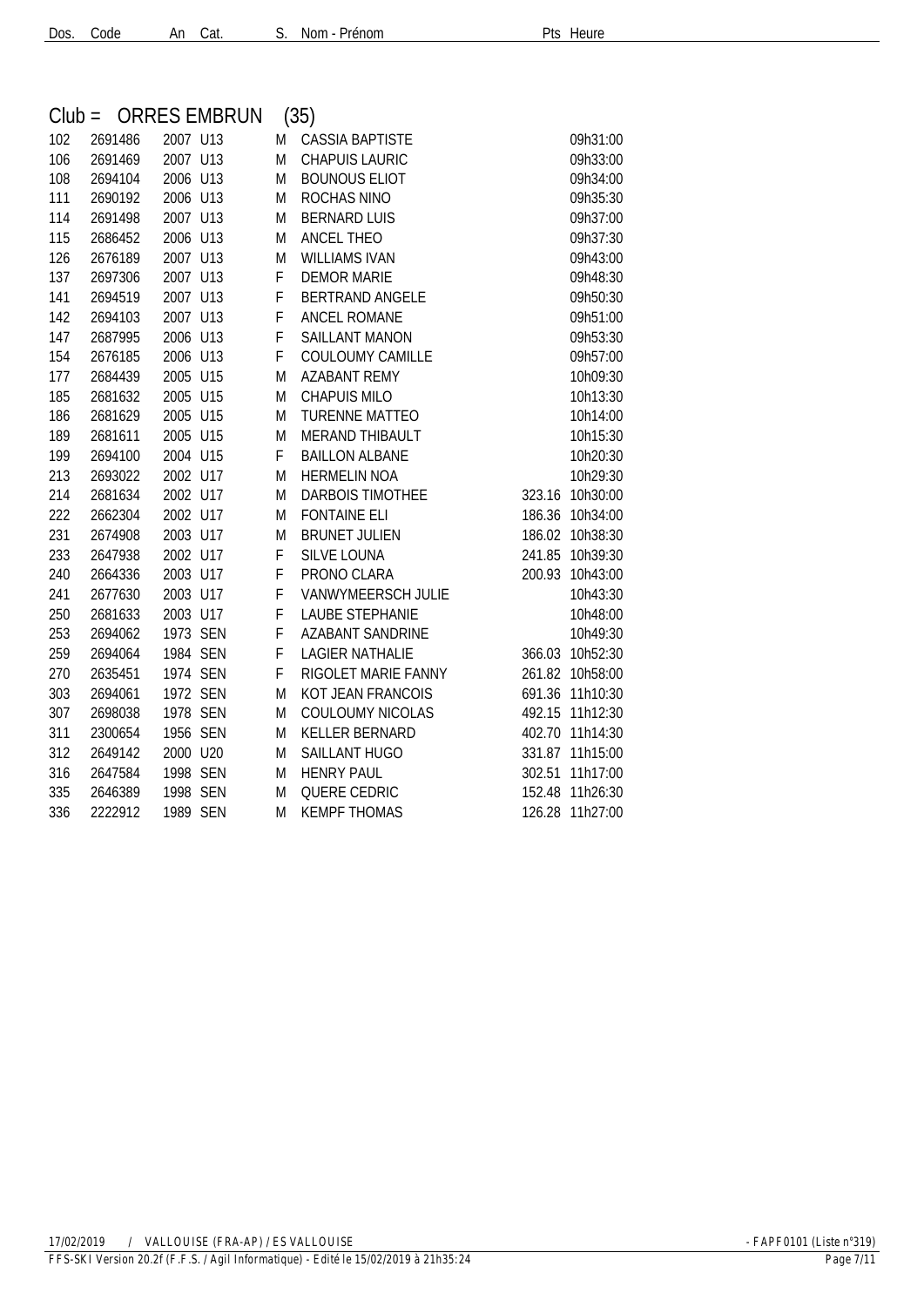| Dos. Code | An Cat. | $S.$ Nom - Pr |
|-----------|---------|---------------|
|           |         |               |

| enom: | Pts Heure |
|-------|-----------|
|       |           |

| $Club =$ |         |          | <b>SAUZE BARCEL</b> | (20) |                         |        |          |
|----------|---------|----------|---------------------|------|-------------------------|--------|----------|
| 101      | 2692030 | 2007 U13 |                     | M    | THEVENET LEO            |        | 09h30:30 |
| 119      | 2681874 | 2006 U13 |                     | M    | <b>FRIBOURG JEREMIE</b> |        | 09h39:30 |
| 130      | 2677420 | 2006 U13 |                     | M    | <b>CROSE SIMON</b>      |        | 09h45:00 |
| 143      | 2688052 | 2006 U13 |                     | F    | <b>RAINA CAMILLE</b>    |        | 09h51:30 |
| 166      | 2688048 | 2005     | U15                 | M    | <b>AMMEUX PAUL</b>      |        | 10h04:00 |
| 173      | 2681876 | 2005     | U15                 | M    | <b>GRATRAUD GUILHEM</b> |        | 10h07:30 |
| 176      | 2688050 | 2005     | U15                 | M    | DE BAETS MAURO          |        | 10h09:00 |
| 182      | 2692882 | 2005     | U <sub>15</sub>     | M    | <b>BADOUR YOHANN</b>    |        | 10h12:00 |
| 187      | 2676777 | 2004 U15 |                     | M    | <b>FRIBOURG OUENTIN</b> |        | 10h14:30 |
| 195      | 2688049 | 2005     | U15                 | F    | <b>GIACOPINI ANAIS</b>  |        | 10h18:30 |
| 197      | 2688051 | 2005     | U15                 | F    | <b>PRIGENT MAIWEN</b>   |        | 10h19:30 |
| 203      | 2663536 | 2004 U15 |                     | F    | <b>JEAN FAUSTINE</b>    |        | 10h22:30 |
| 217      | 2670921 | 2002 U17 |                     | M    | RAINA GAETAN            |        | 10h31:30 |
| 235      | 2669094 | 2003 U17 |                     | F    | <b>CROSE JEANNE</b>     | 258.20 | 10h40:30 |
| 237      | 2676226 | 2003 U17 |                     | F    | THEVENET CAMILLE        |        | 10h41:30 |
| 239      | 2652341 | 2002     | U17                 | F    | <b>JEAN TATIANA</b>     |        | 10h42:30 |
| 251      | 2670923 | 2002     | U17                 | F    | <b>ROUGON LAURINE</b>   |        | 10h48:30 |
| 328      | 2660571 | 2001     | U20                 | M    | <b>LAE BENOIT</b>       | 223.62 | 11h23:00 |
| 329      | 2660612 | 2000     | U20                 | M    | DAIRIN ANTOINE          | 199.08 | 11h23:30 |
| 332      | 2641552 | 1995     | SEN                 | M    | <b>SURMELY FLORIAN</b>  | 177.98 | 11h25:00 |
|          |         |          |                     |      |                         |        |          |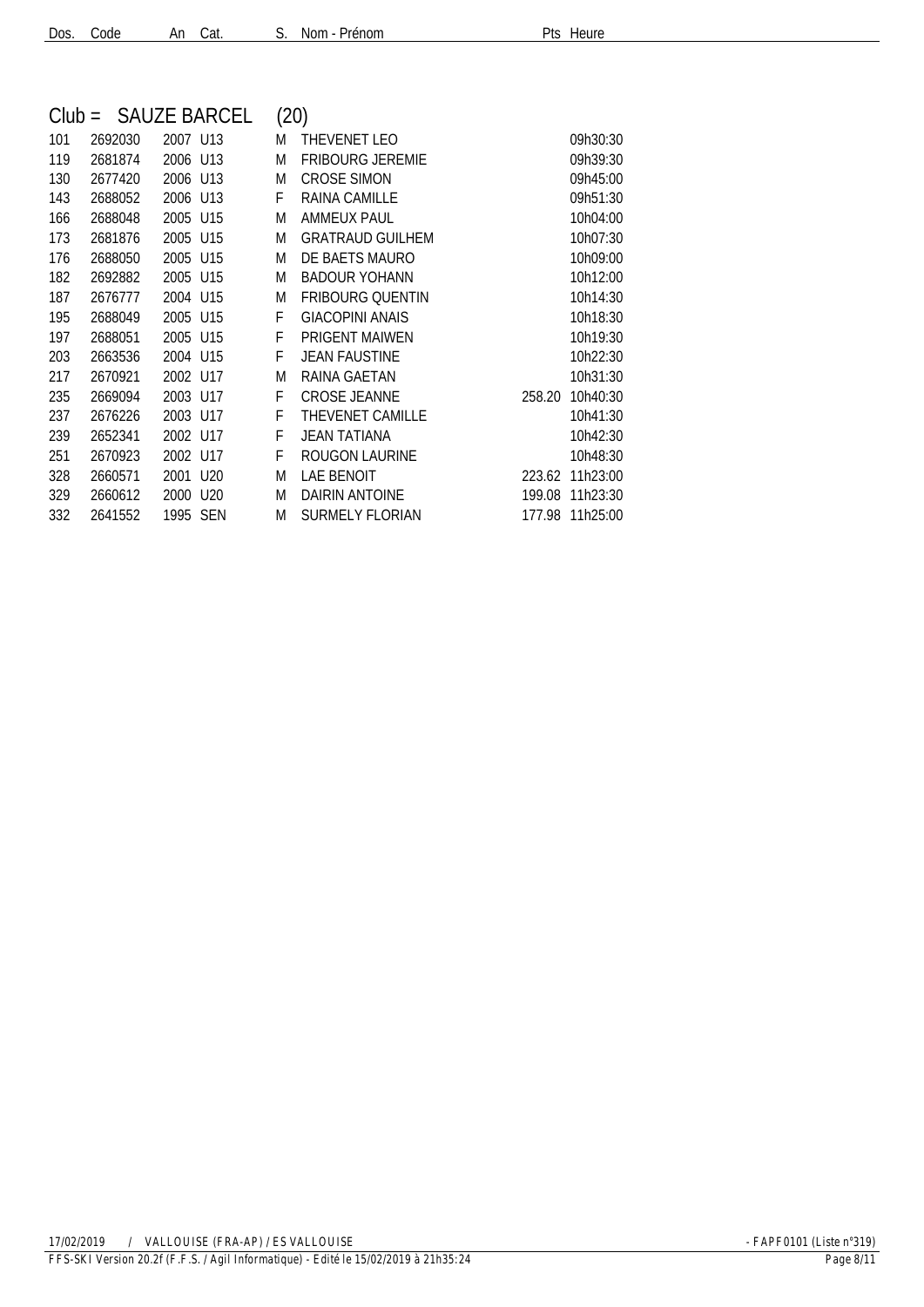|  | $Club = SC GD BORMAN (1)$                 |  |               |
|--|-------------------------------------------|--|---------------|
|  | 282  2649041  1998  SEN   F  QUINTIN LENA |  | 1.67 11h04:00 |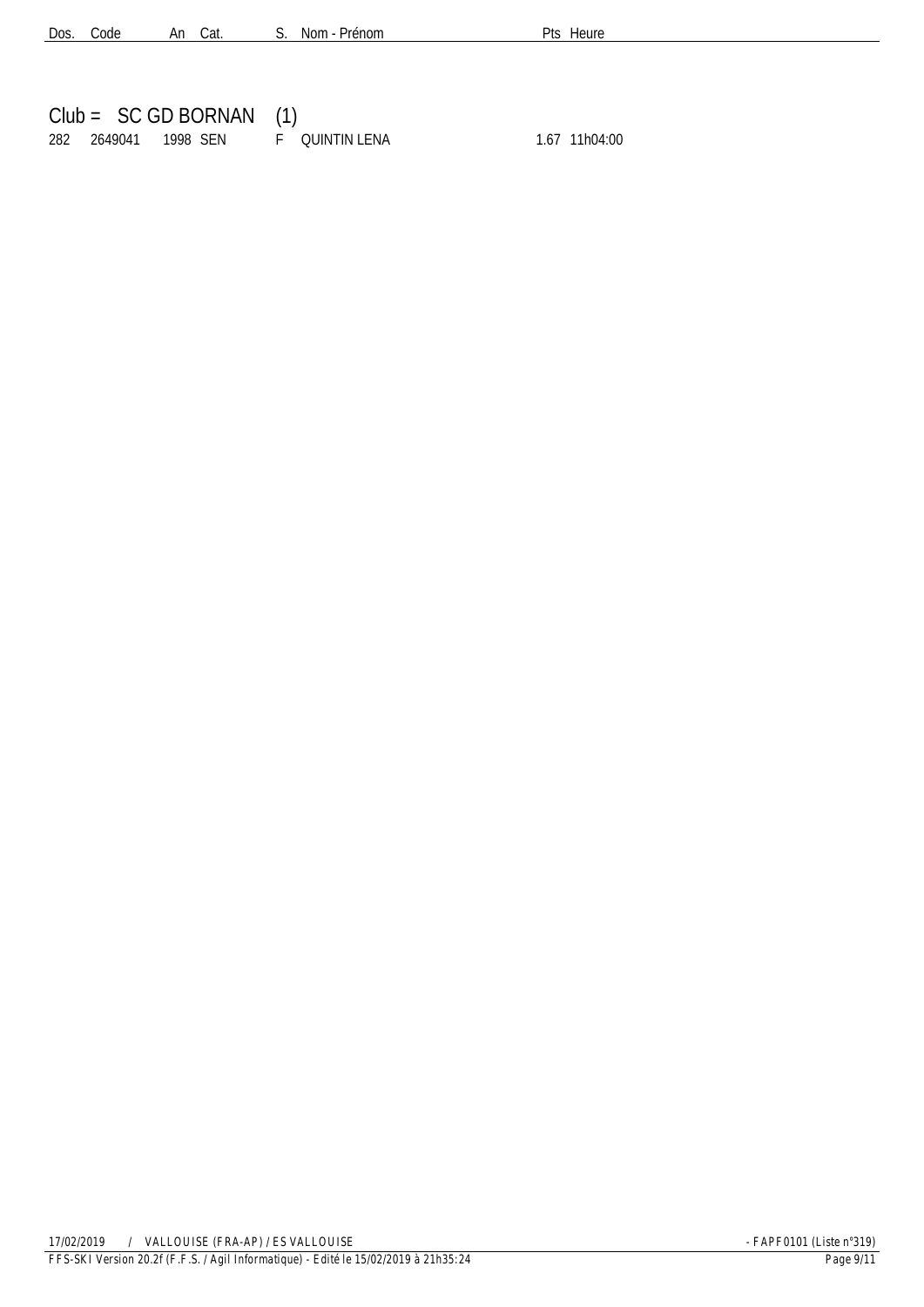| $Club =$ |         | <b>SC QUEYRAS</b>    |     | (15) |                          |        |                 |
|----------|---------|----------------------|-----|------|--------------------------|--------|-----------------|
| 112      | 2687881 | 2006 U13             |     | M    | <b>BOURCIER MATHIAS</b>  |        | 09h36:00        |
| 113      | 2687878 | 2006 U13             |     | M    | LASNIER JASMIN           |        | 09h36:30        |
| 122      | 2696419 | 2006 U13             |     | M    | <b>GIACOBI LUCAS</b>     |        | 09h41:00        |
| 124      | 2693273 | 2007 U13             |     | M    | <b>MIEGGE MATTEO</b>     |        | 09h42:00        |
| 127      | 2687854 | 2006 U13             |     | M    | <b>BARBESIER BASTIEN</b> |        | 09h43:30        |
| 150      | 2693271 | 2007 U13             |     | F    | <b>DUCHENNE LAYLA</b>    |        | 09h55:00        |
| 152      | 2693796 | 2007 U13             |     | F    | <b>BARBESIER LAURA</b>   |        | 09h56:00        |
| 183      | 2683859 | 2005 U15             |     | M    | <b>BLANC CYPRIEN</b>     |        | 10h12:30        |
| 242      | 2668908 | 2002 U17             |     | F    | <b>GOALABRE ANNE</b>     | 284.04 | 10h44:00        |
| 247      | 2668931 | 2002 U17             |     | F    | LAURENS LOUISA           | 278.40 | 10h46:30        |
| 271      | 2643842 | 1998 SEN             |     | F    | <b>LAURENS MARION</b>    |        | 240.88 10h58:30 |
| 272      | 2605997 | 1980 SEN             |     | F    | ROUX DELPHINE            | 238.94 | 10h59:00        |
| 327      | 2636310 | 1995 SEN             |     | M    | CHALOIN TOM              |        | 235.17 11h22:30 |
| 338      | 2663979 | 2001 U <sub>20</sub> |     | M    | CHERBONNIER THEO         |        | 121.34 11h28:00 |
| 345      | 2656107 | 2000                 | U20 | M    | GOALABRE MATHIEU         |        | 31.98 11h31:30  |
|          |         |                      |     |      |                          |        |                 |